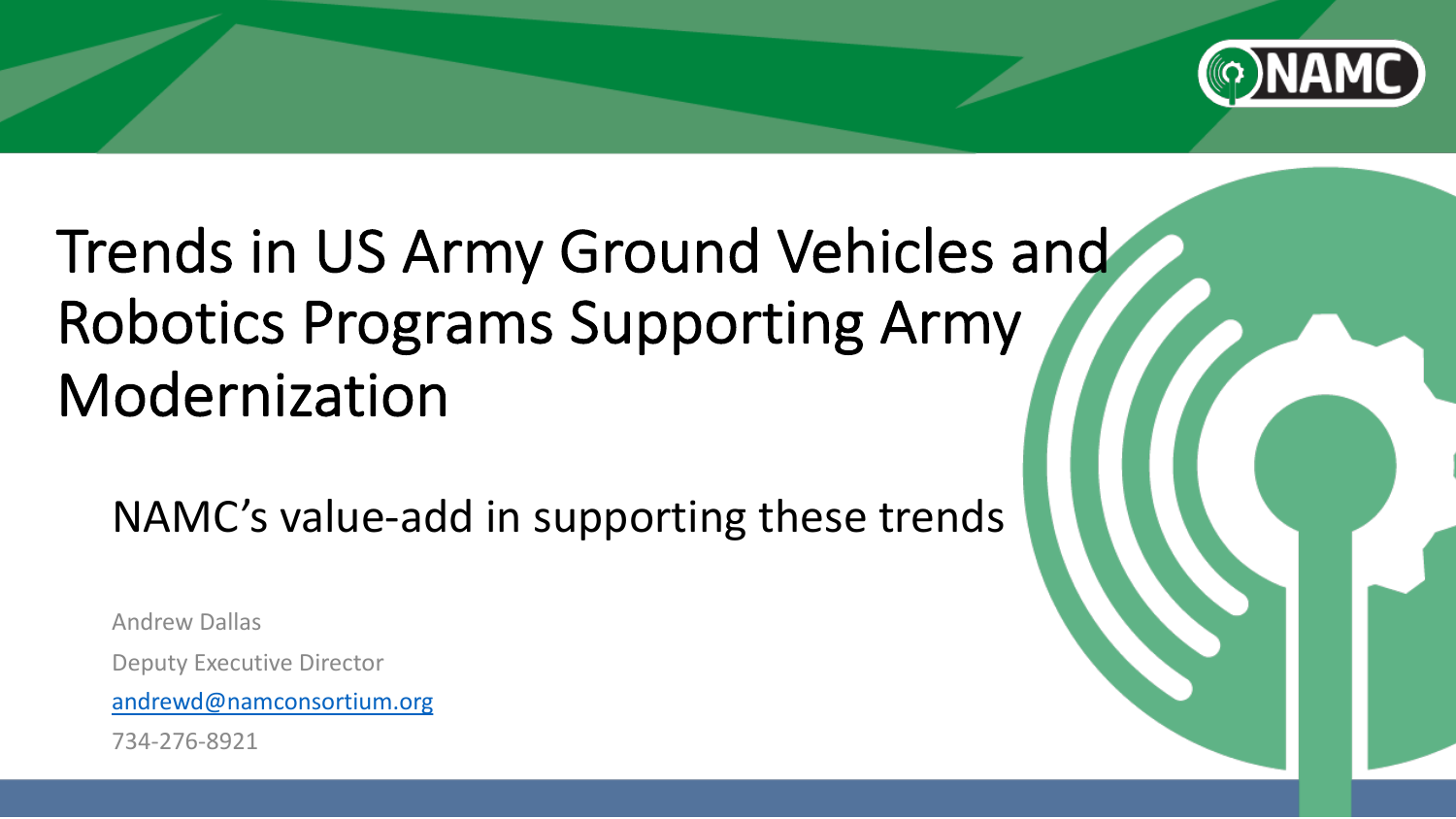### **NAMC I Who We Are**



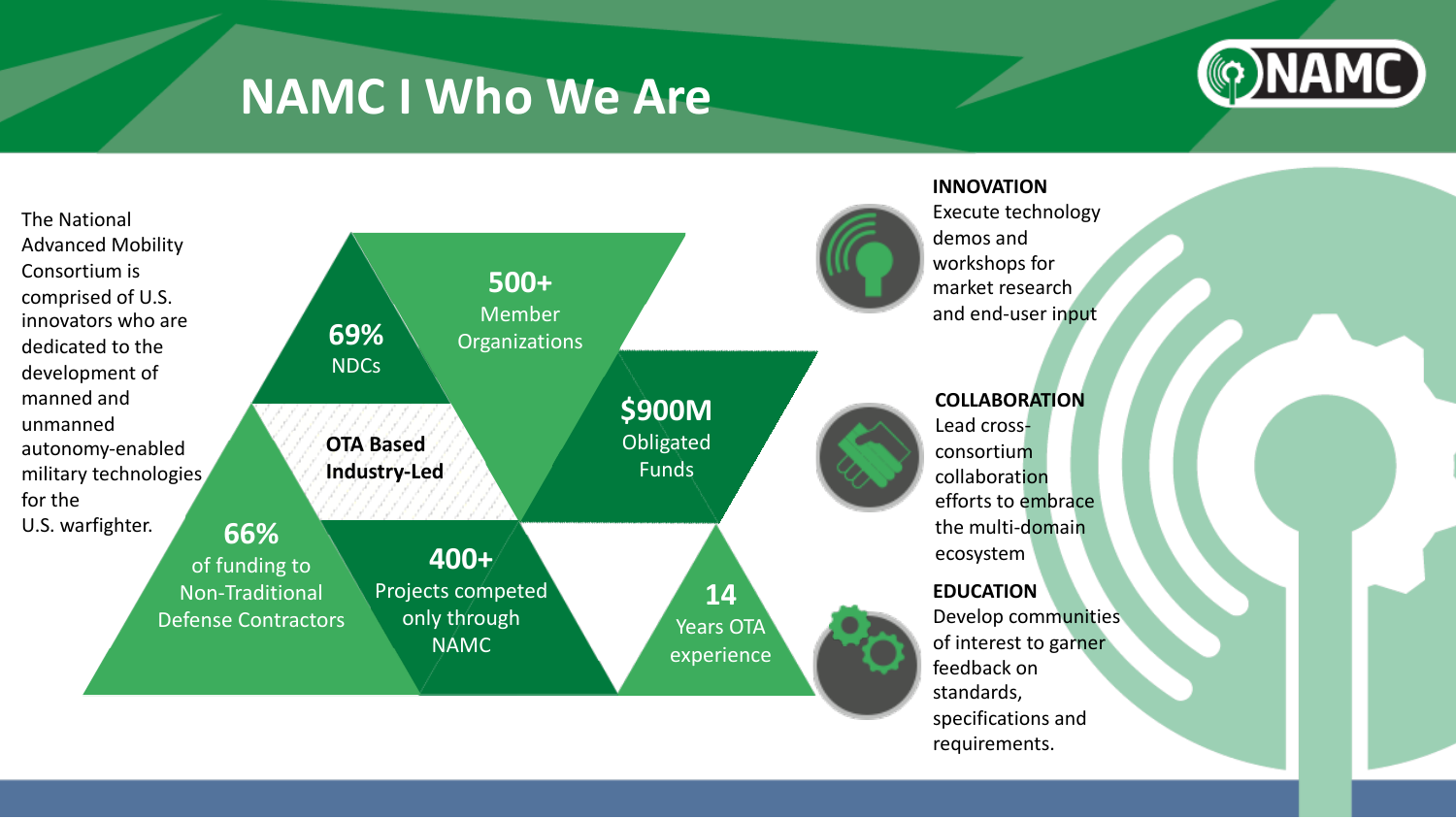## **NAMC I Member Expertise**



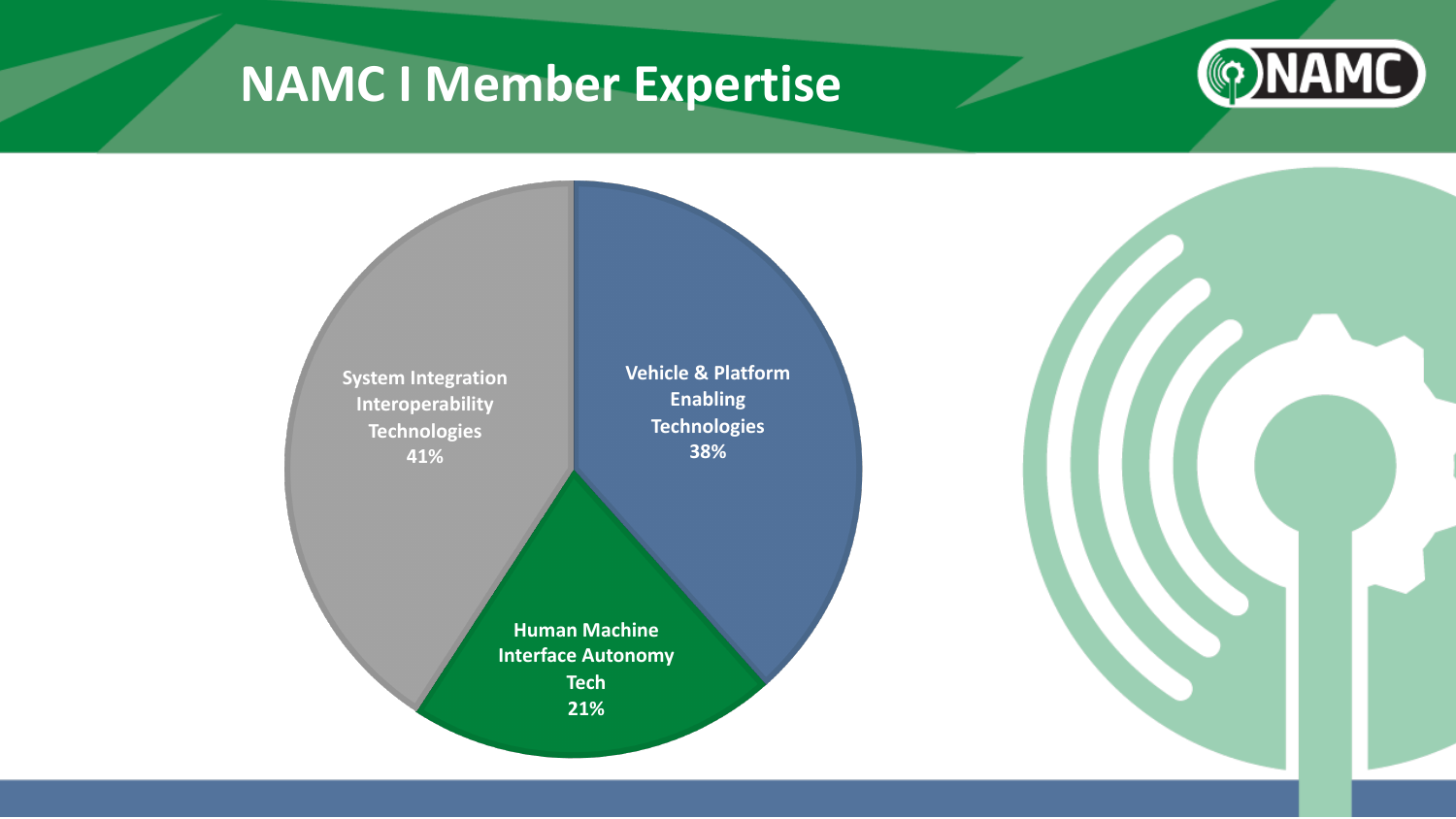### **NAMC I Who We Are**



| <b>MEMBER-LED</b> | Our consortium is member-led, this means, most of our Board of Directors are elected from<br>within the membership. We are not a consortium management firm (CMF), our business is our<br>consortium and the services we provide to both our members and customers. |  |
|-------------------|---------------------------------------------------------------------------------------------------------------------------------------------------------------------------------------------------------------------------------------------------------------------|--|
| <b>MEMBERSHIP</b> | Membership is vetted, and comprised of organizations; defense contractors, non-profits and<br>academic institutions, with a U.S. presence, who submit their technologies in response to<br>project calls that are competed only through the consortium.             |  |
| <b>TEAMING</b>    | Not only do members compete for projects as prime, but there is also ample opportunity for<br>teaming and developing other business relationships among the membership. NAMC requires<br>that only the prime be a member of the consortium.                         |  |
| <b>RESOURCES</b>  | The NAMC works with its members to understand the Enterprise, propose their technologies<br>concisely and accurately, and market their technologies to other members and the<br>Government.                                                                         |  |
| <b>FEES</b>       | Dues are kept at a flat, low rate to ensure that they are not a barrier for entry for any<br>organization. No other fees are assessed of our members at this time.                                                                                                  |  |
|                   |                                                                                                                                                                                                                                                                     |  |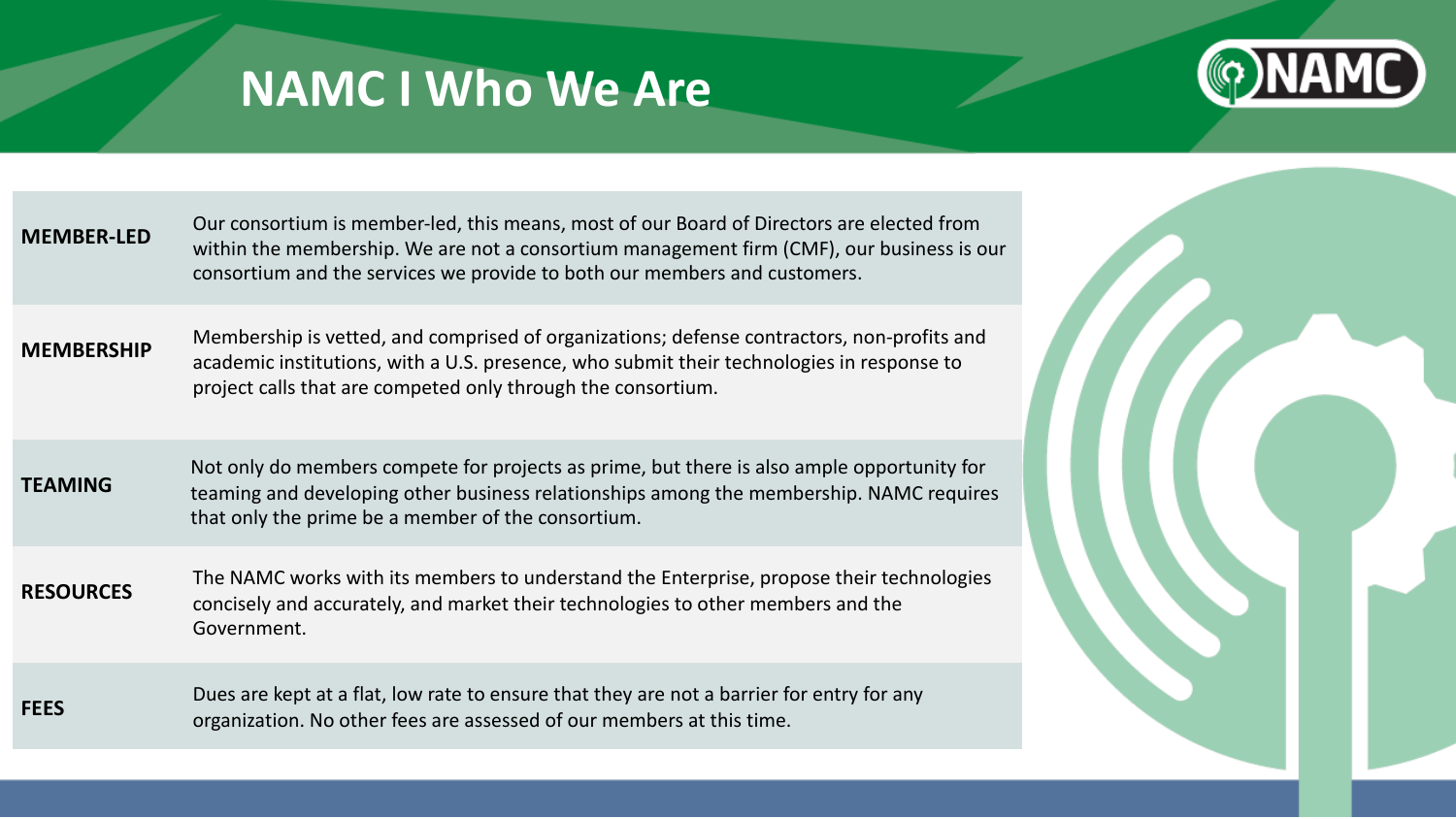# **NAMC I Project Platforms**



#### **BASKET PULL**

Home of competed, technically acceptable proposals from NAMC members available for funding.

### **AD HOC PROJECTS** Funded high dollar and priority projects.

#### **SBIR PHASE III EFFORTS**

**ANNUAL PLAN** 

Compendium of projects that are competed in advance of funding availability.

> NAMC relevant follow-on SBIR efforts that are direct awarded.

#### **TASK REQUESTS**

NAMC administered strategic systems of systems projects, workshops and demos.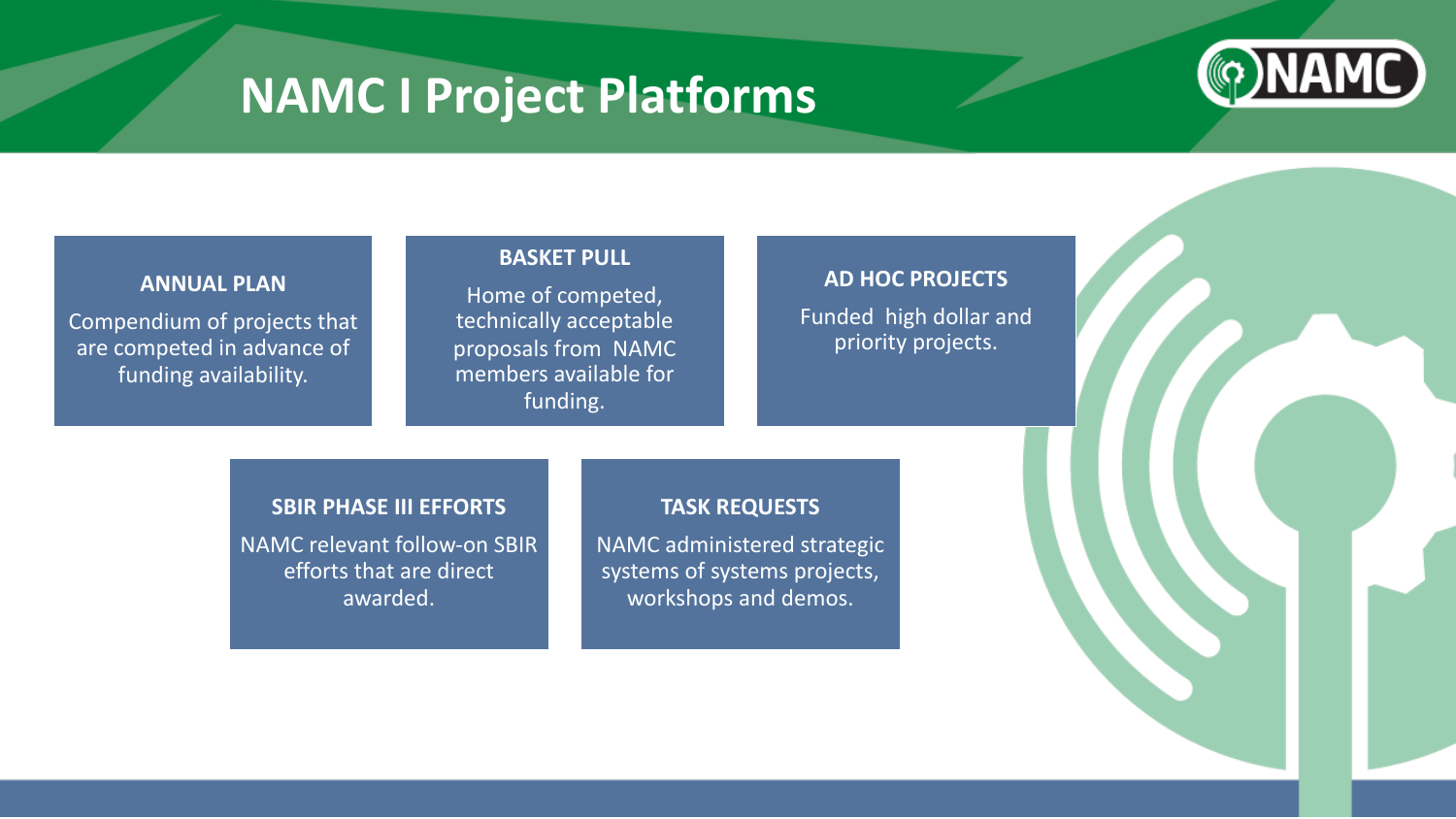### **NAMC I Notable Projects**



Common Robotic System (CRS) -- Individual (I) & Heavy (H)

| PackBot                                           |                                                 | <b>Infantry Squad Vehicle (ISV)</b>                       | <b>Heavy Equipment</b><br>Transport |  |
|---------------------------------------------------|-------------------------------------------------|-----------------------------------------------------------|-------------------------------------|--|
| Squad Multi-Purpose Equipment Transport<br>(SMET) |                                                 |                                                           | System<br>(HETS)                    |  |
|                                                   | <b>Ground Vehicle Materials</b><br>Flash-2-Bang | Robotic Combat Vehicle (RCV) -- Light (L) &<br>Medium (M) |                                     |  |

### STRATEGIC INITIATIVES & PARTNERSHIPS

| <b>MOSA</b> | <b>ROS-M</b> | 10X22                         | <b>AAL</b> |
|-------------|--------------|-------------------------------|------------|
| <b>CMOA</b> | <b>RTK</b>   | <b>AFC Innovation Combine</b> |            |

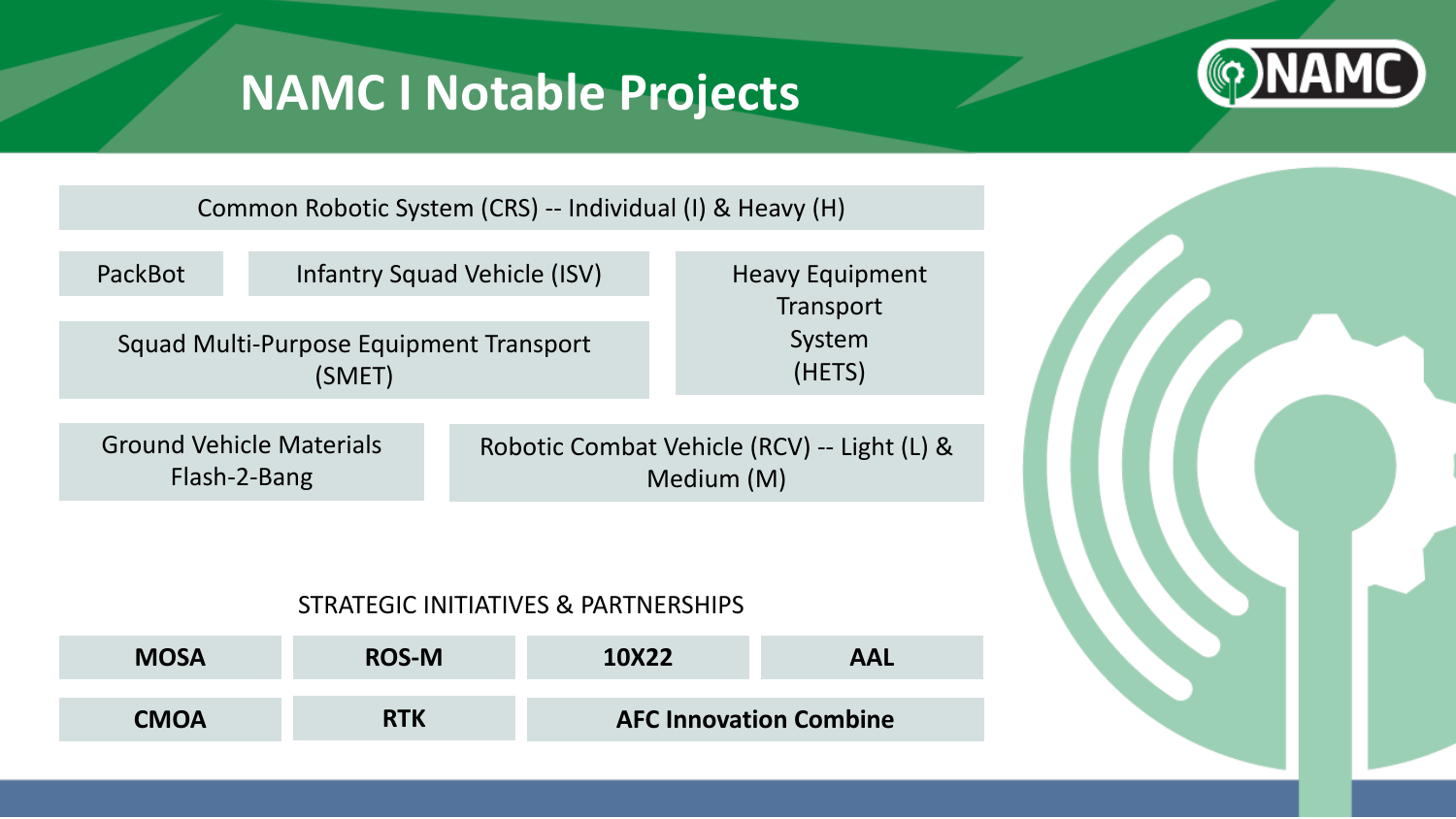### **DoD/GVSC Areas of Focus**



- Electrification
	- Hybrid tactical vehicles by 2035; fully electric by 2050
- Robotics and autonomy
	- Artificial Intelligence and modular mission payloads
- Modeling and Simulation
	- Digitization (Digital Twin): Rapid design, TEVV, and experimentation
- Advanced Manufacturing
	- Establishing a large 3d printing facility at the Arsenal (not through NAMC)

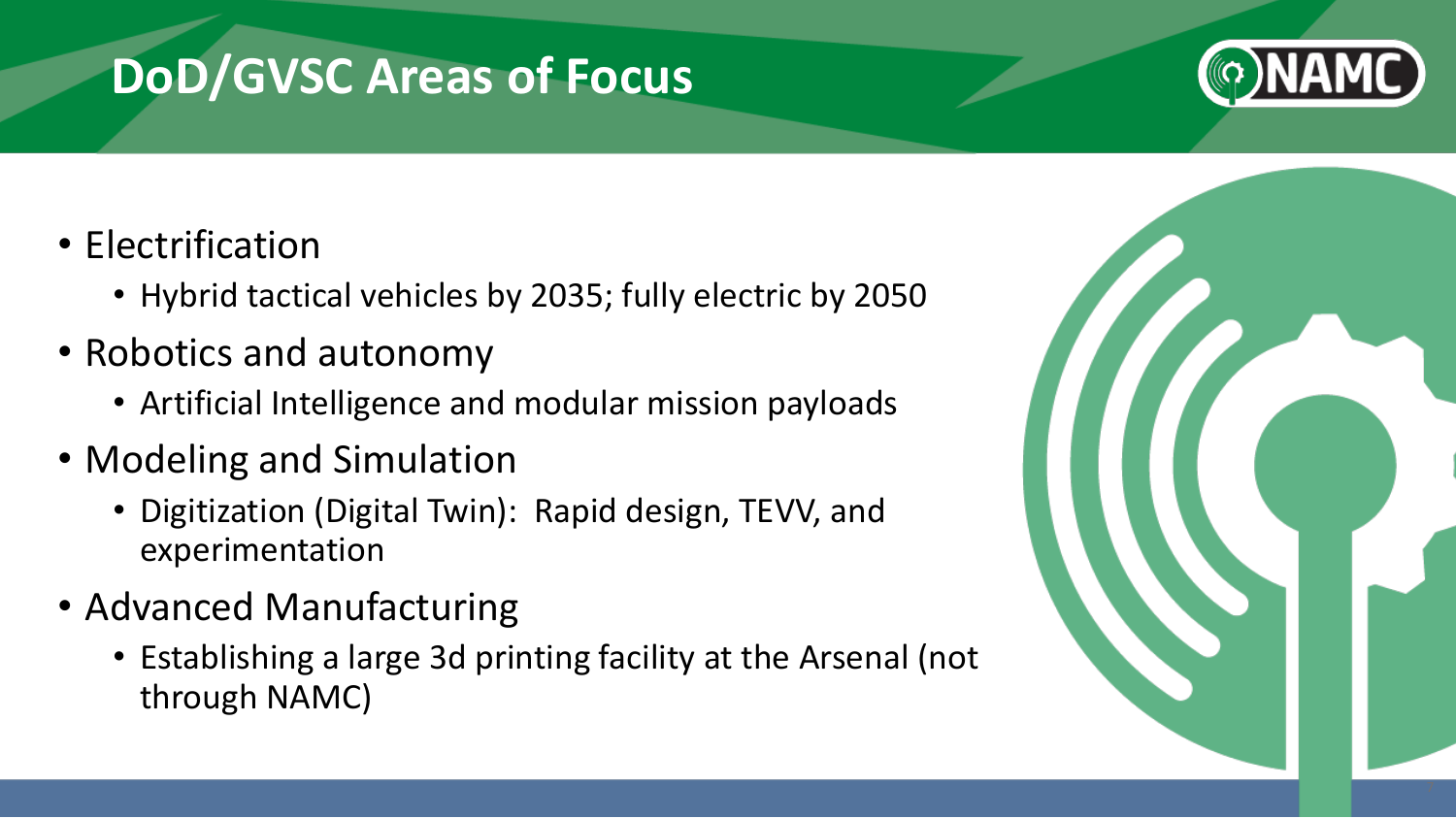



- Electric Light Reconnaissance Vehicle (eLRV) RPP 22-04 TBD
- Joint Tactical Light Vehicle
- Issues:
	- Energy density
	- Charging stations
	- Safety (fires, protection, etc)
- Enablers:
	- Commercial automotive battery design

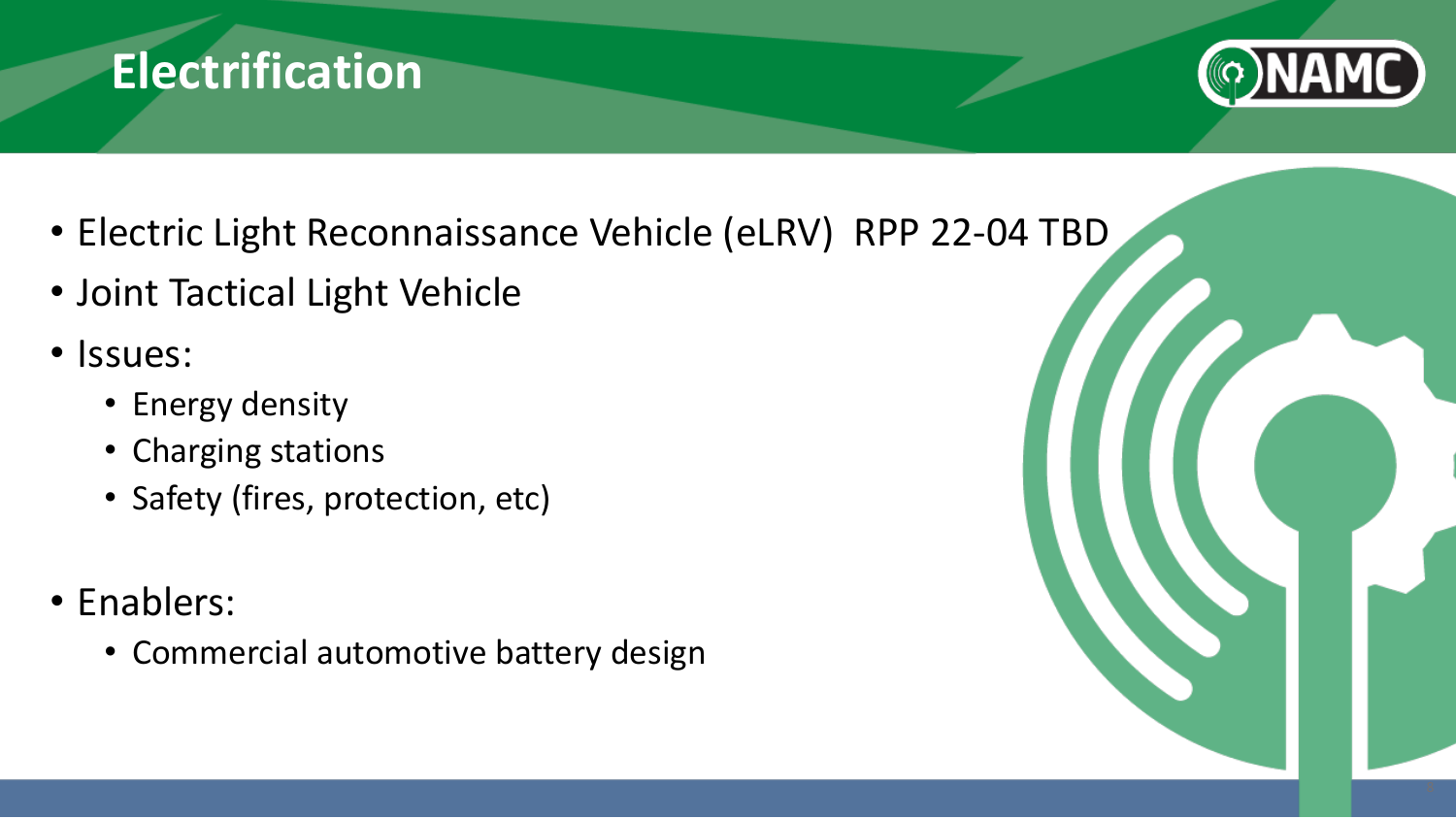## **Robotics and Autonomy**



- Robotic Combat Vehicle RPP 19-01/13
- Leader Follower (moving in direction of full autonomy) RPP 5, AP22-05
- Obstacle Avoidance/Digital Mapping (TR19)
	- Navigation algorithm, Modular mission payloads for MTRS and CRS-H
- Robotics and Autonomous Systems-Ground
	- Modular open systems interface standard for ground robotics (IOP)
- RACER (DARPA)
- Issues:
	- Maturity of AI
	- Machine Learning: size and brittleness of training sets
	- Edge cases
- Enablers:
	- Robotic Technology Kernel
	- Modular Open Systems Approach

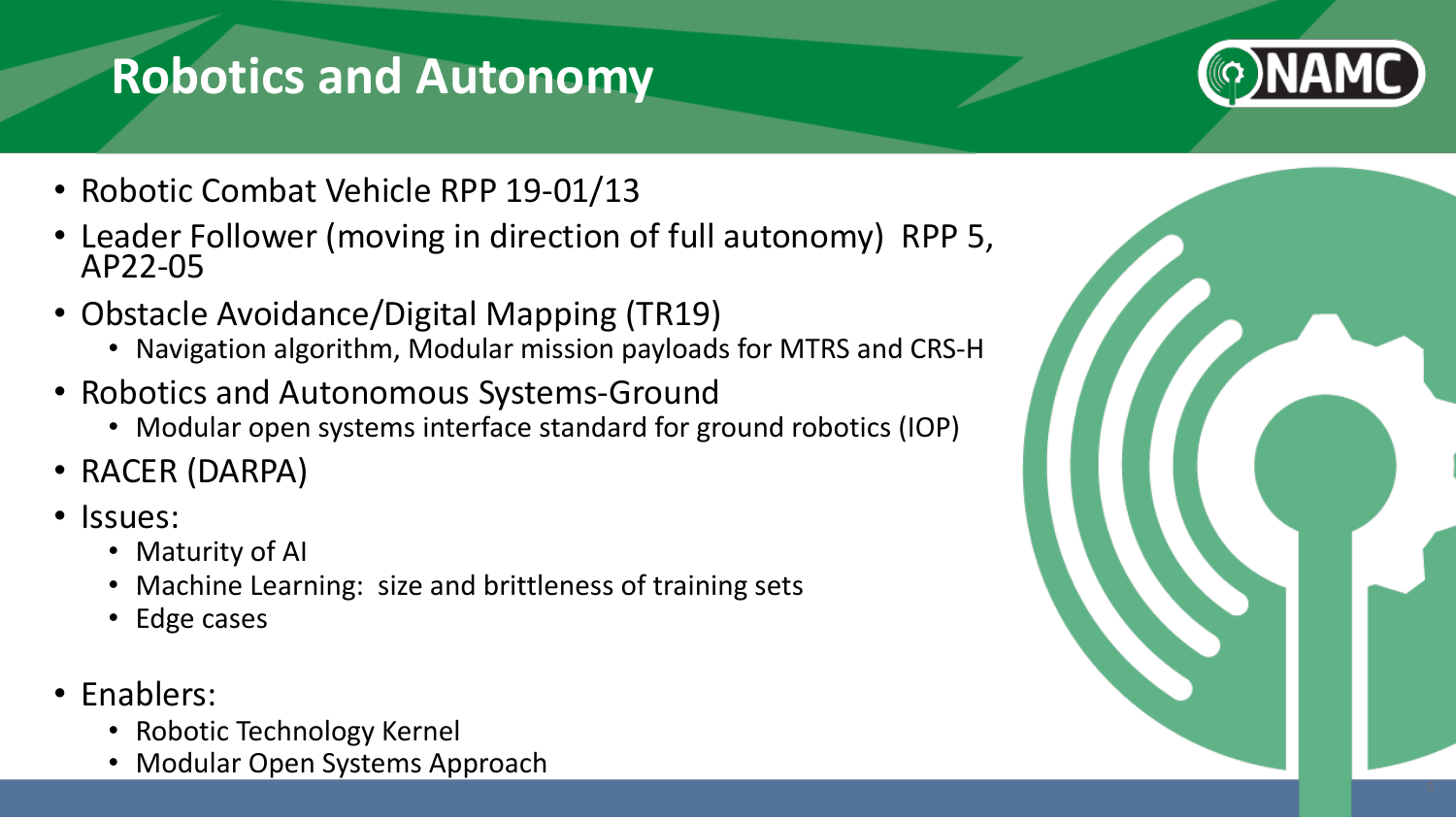### **Enablers, Continued**



- Robotics Technology Kernel
	- Library of services for building common autonomy software stack
	- Army adoption as de facto software standard for military ground RAS
- Modular Open Systems Approach (MOSA)
	- Improve interoperability
	- Increase competition
	- Improve technology refresh
	- Encourage innovation
	- Cost saving/cost avoidance